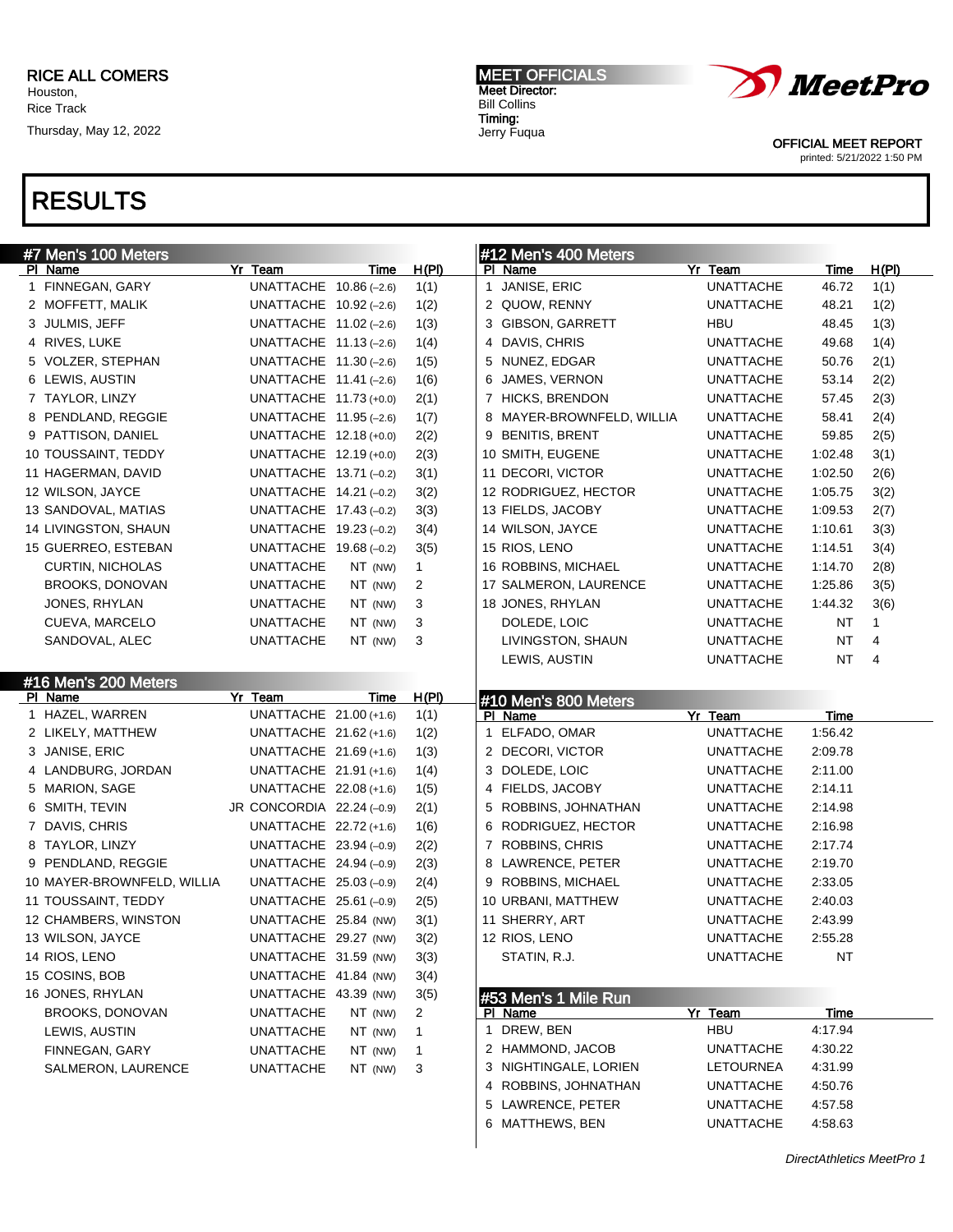## RESULTS

| #53 Men's 1 Mile Run (cont'd) |                           |             | #32 Men's Long Jump (cont'd)                                          |
|-------------------------------|---------------------------|-------------|-----------------------------------------------------------------------|
| PI Name                       | Yr Team                   | Time        | PI Name<br><b>Mark</b><br>Yr Team                                     |
| 7 ROBBINS, CHRIS              | <b>UNATTACHE</b>          | 4:58.63     | 4 FINNEGAN, GARY<br>UNATTACHE 6.93m (-2.2)                            |
| 8 HICKS, BRENDON              | <b>UNATTACHE</b>          | 5:23.02     | 5 RIVES, LUKE<br>UNATTACHE 6.84m (+0.0)                               |
| 9 CURTIN, NICHOLAS            | <b>UNATTACHE</b>          | 5:29.57     | 6 SOUNGIE, CHRISTIAN<br>UNATTACHE $6.47m$ (-1.2)                      |
| 10 BENITIS, BRENT             | <b>UNATTACHE</b>          | 5:33.30     | <b>BROOKS, DONOVAN</b><br>UNATTACHE $6.31$ m (-1.2)<br>$\overline{7}$ |
| 11 ROBBINS, MICHAEL           | <b>UNATTACHE</b>          | 5.43.98     | 8 PATTISON, DANIEL<br>UNATTACHE 5.85m (NW)                            |
| 12 URBANI, MATTHEW            | <b>UNATTACHE</b>          | 5:46.73     | 9 CURTIN, NICHOLAS<br>UNATTACHE $5.02m (-0.9)$                        |
| 13 MULLIN, PETER              | <b>UNATTACHE</b>          | 6:41.36     | 10 HAGERMAN, DAVID<br>UNATTACHE $4.64m$ (-1.0)                        |
| 14 RIOS, LENO                 | <b>UNATTACHE</b>          | 6:46.33     | 11 CUEVA, MARCELO<br>UNATTACHE $2.52m (-2.0)$                         |
| 15 SALMERON, LAURENCE         | <b>UNATTACHE</b>          | 7:18.52     | 12 SANDOVAL, MATIAS<br>UNATTACHE 2.48m (+1.5)                         |
|                               |                           |             | 13 SANDOVAL, ALEC<br>UNATTACHE $2.14m (+1.5)$                         |
| #14 Men's 3000 Meters         |                           |             | TORTORELLO, ALEJANDRO<br><b>UNATTACHE</b><br>NM (NW)                  |
| PI Name                       | Yr Team                   | <b>Time</b> | SANDOVAL, NICHOLAS<br><b>UNATTACHE</b><br>NM (NW)                     |
| 1 ROBBINS, JOHNATHAN          | <b>UNATTACHE</b>          | 9:59.01     | RIVES, LUKE<br><b>UNATTACHE</b><br>NM (NW)                            |
| 2 LAWRENCE, PETER             | <b>UNATTACHE</b>          | 10:18.26    | RILEY, ADRIAN<br><b>UNATTACHE</b><br>NM (NW)                          |
| 3 RODRIGUEZ, HECTOR           | <b>UNATTACHE</b>          | 10:48.14    |                                                                       |
| 4 ROBBINS, CHRIS              | <b>UNATTACHE</b>          | 10:48.44    | #34 Men's Triple Jump                                                 |
| 5 SHERRY, ART                 | <b>UNATTACHE</b>          | 12:40.29    | Yr Team<br>PI Name<br>Mark                                            |
| 6 ROBBINS, MICHAEL            | <b>UNATTACHE</b>          | 13:23.58    | OBONNA, BRIAN<br>UNATTACHE 15.47m (-0.2)<br>$\mathbf{1}$              |
| SALMERON, LAURENCE            | <b>UNATTACHE</b>          | NT          | 2 PATTISON, DANIEL<br>UNATTACHE 13.33m (+0.7)                         |
|                               |                           |             | 3 SOUNGIE, CHRISTIAN<br>UNATTACHE 12.00m (-0.9)                       |
| #6 Men's 110m Hurdles         |                           |             |                                                                       |
|                               |                           |             | Wind: (+1.4) #36 Men's Shot Put                                       |
| PI Name                       | Yr Team                   | Time        | Yr Team<br><b>Mark</b><br>PI Name                                     |
| 1 VOLZER, STEPHAN             | <b>UNATTACHE</b>          | 14.32       | SINGUINEAU, SHAQUILLE<br><b>UNATTACHE</b><br>16.38m<br>$\mathbf{1}$   |
| 2 JULMIS, JEFF                | <b>UNATTACHE</b>          | 14.39       | 2 ORTA, ALBERT<br>15.54m<br><b>UNATTACHE</b>                          |
| FELIX, KURT                   | <b>UNATTACHE</b>          | <b>NT</b>   | 3 BLAKE, SPENCER<br><b>UNATTACHE</b><br>14.98m                        |
|                               |                           |             | 4 WESTBROOK, HARRISON<br><b>UNATTACHE</b><br>3.75m                    |
| #3 Men's 400m Hurdles         |                           |             | <b>NM</b><br>REIHLE, SAM<br><b>UNATTACHE</b>                          |
| PI Name                       | Yr Team                   | Time        |                                                                       |
| 1 CHAMBERS, WINSTON           | <b>UNATTACHE</b>          | 1:01.79     | #40 Men's Discus                                                      |
|                               |                           |             | PI Name<br>Yr Team<br><b>Mark</b>                                     |
| #1 Men's 1m Walk              |                           |             | 1 ORTA, ALBERT<br><b>UNATTACHE</b><br>50.35m                          |
| PI Name                       | Yr Team                   | <b>Time</b> | 2 BLAKE, SPENCER<br>43.84m<br><b>UNATTACHE</b>                        |
| 1 MAYES, PETE                 | <b>SR UNATTACHE</b>       | 11:34.14    | 3 BROOKS, DONOVAN<br><b>UNATTACHE</b><br>41.68m                       |
| 2 KUMAR, RAM                  | <b>UNATTACHE</b>          | 12:27.13    | 4 REIHLE, SAM<br><b>UNATTACHE</b><br>39.08m                           |
|                               |                           |             | 5<br>CUFONE, ROCCO<br><b>UNATTACHE</b><br>14.68m                      |
| #28 Men's High Jump           |                           |             | 6 EQUALE, VINCENT<br><b>UNATTACHE</b><br>14.40m                       |
| PI Name                       | Yr Team                   | <b>Mark</b> | 7 WESTBROOK, HARRISON<br><b>UNATTACHE</b><br>10.43m                   |
| 1 PATTISON, DANIEL            | UNATTACHE 6' 0"           |             | SINGUINEAU, SHAQUILLE<br><b>UNATTACHE</b><br><b>NM</b>                |
| SOUNGIE, CHRISTIAN            | UNATTACHE NH              |             | <b>BROOKS, JADEN</b><br><b>UNATTACHE</b><br><b>NM</b>                 |
| <b>CURTIN, NICHOLAS</b>       | UNATTACHE NH              |             |                                                                       |
|                               |                           |             | #42 Men's Hammer                                                      |
| #32 Men's Long Jump           |                           |             | Yr Team<br>PI Name<br>Mark                                            |
| <b>PI Name</b>                | Yr Team                   | <b>Mark</b> | 1 ABBULKY, CAL<br><b>RICE</b><br>53.40m                               |
| 1 RILEY, ADRIAN               | UNATTACHE $7.64$ m (-1.2) |             | 2 ORTA, ALBERT<br>49.25m<br><b>UNATTACHE</b>                          |
| 2 FRESCH, SEAN                | UNATTACHE $7.28m (-2.0)$  |             | 3 SPUTO, THOMAS<br>34.71m<br><b>UNATTACHE</b>                         |
| 3 NORSWORTHY, LANDON          | SO CONCORDIA 7.10m (+0.4) |             |                                                                       |



Meet Director: Bill Collins Jerry Fuqua

MEET OFFICIALS

Timing:

OFFICIAL MEET REPORT printed: 5/21/2022 1:50 PM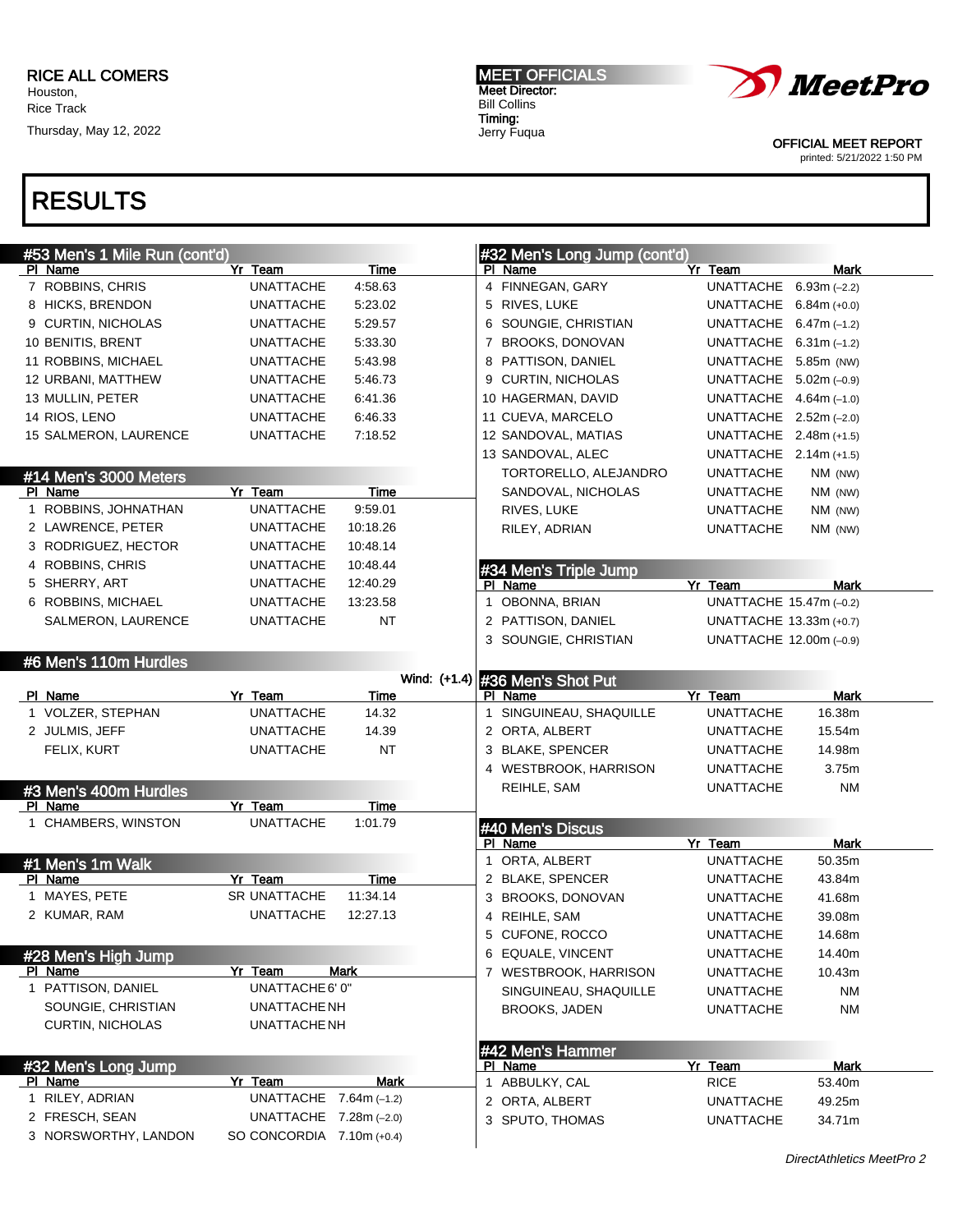## RESULTS

| #44 Men's Javelin                        |                             |              | #11 Women's 400 Meters (cont'd) |                     |           |                |
|------------------------------------------|-----------------------------|--------------|---------------------------------|---------------------|-----------|----------------|
| PI Name                                  | Yr Team<br>Mark             |              | PI Name                         | Yr Team             | Time      | H(PI)          |
| 1 EQUALE, VINCENT                        | UNATTACHE 66' 6"            |              | 4 BRYANT, CATE                  | SR UNATTACHE        | 1:06.68   | 2(1)           |
| 2 WESTBROOK, HARRISON                    | UNATTACHE 53' 9"            |              | 5 ZULUETA, JOURNEY              | <b>UNATTACHE</b>    | 1:07.32   | 1(4)           |
|                                          |                             |              | 6 GILES, EVAN                   | <b>UNATTACHE</b>    | 1:07.37   | 2(2)           |
| #8 Women's 100 Meters                    |                             |              | 7 LAW, ANIYAH                   | <b>UNATTACHE</b>    | 1:14.42   | 1(5)           |
| PI Name                                  | Yr Team<br>Time             | H(PI)        | JONES, RHYS<br>8                | <b>UNATTACHE</b>    | 1:18.43   | 2(3)           |
| 1 EGHAREVBA, D'JENNE                     | UNATTACHE $11.86(-0.4)$     | 1(1)         | 9 CURTIN, CRISTI                | <b>UNATTACHE</b>    | 1:22.97   | 2(4)           |
| 2 GOODMAN, CHALONDA                      | UNATTACHE $11.93(-0.4)$     | 1(2)         | 10 WRIGHT, KENNEDY              | <b>UNATTACHE</b>    | 1:24.60   | 2(5)           |
| 3 CHAMBERS, VERONE                       | UNATTACHE 11.98 (-0.4)      | 1(3)         | 11 SWEENEY, ELLA                | <b>UNATTACHE</b>    | 1:26.09   | 2(6)           |
| 4 MILLER, ASHLEY                         | UNATTACHE $12.04 (-0.4)$    | 1(4)         | SMITH, TEVIN                    | <b>UNATTACHE</b>    | NT        | 1              |
| 5 BADAL, TAEJHA                          | UNATTACHE $12.10(-0.4)$     | 1(5)         | PRATHER, OLIVIA                 | <b>UNATTACHE</b>    | NT        | 2              |
| 6 JENKINS, JA'NYAH                       | HBU<br>$13.82(-0.4)$        | 1(6)         | PRATHER, LUCINA                 | <b>UNATTACHE</b>    | NT        | $\overline{2}$ |
| 7 CASTILLO, DANIELLA                     | UNATTACHE 15.56 (+0.5)      | 2(1)         |                                 |                     |           |                |
| 8 OKOYE, CHIAMAKA                        | UNATTACHE 16.30 (+0.9)      | 3(1)         | #9 Women's 800 Meters           |                     |           |                |
| 9 JONES, RHYS                            | UNATTACHE 16.71 (+0.5)      | 2(2)         | PI Name                         | Yr Team             | Time      |                |
| 10 PRATHER, LUCINA                       | UNATTACHE 16.91 (+0.5)      | 2(3)         | 1 RABIUS, JESSICA               | <b>SR HBU</b>       | 2:12.34   |                |
| 11 UZOIGWE, ABIGALE                      | UNATTACHE 18.21 (+0.9)      | 3(2)         | 2 GILROY, CIARA                 | <b>UNATTACHE</b>    | 2:18.71   |                |
| 12 PRATHER, OLIVIA                       | UNATTACHE 18.22 (+0.5)      | 2(4)         | 3 FLYNT, JOSEPHINE              | <b>SR UNATTACHE</b> | 2:53.90   |                |
| 13 OKOYE, NKECHI                         | UNATTACHE 20.49 (+0.9)      | 3(3)         | 4 ELLIS, ALAYA                  | SR UNATTACHE        | 2:54.74   |                |
| 14 GAMBLE, SARA                          | UNATTACHE 23.45 (+0.9)      | 3(4)         | 5 HAAVIKKO, HANNA               | <b>UNATTACHE</b>    | 3:00.11   |                |
| ELLIS, AMYRE'                            | SR UNATTACHE<br>NT (NW)     | $\mathbf{1}$ | <b>BIRTS, GABRIELLE</b><br>6    | <b>UNATTACHE</b>    | 3:09.68   |                |
| ZULUETA, JOURNEY                         | <b>UNATTACHE</b><br>NT (NW) | 2            | 7 CURTIN, CRISTI                | <b>UNATTACHE</b>    | 3:15.36   |                |
|                                          |                             |              | TERWELP, AVA<br>8               | <b>UNATTACHE</b>    | 3:20.24   |                |
| #15 Women's 200 Meters                   |                             |              | 9 HARRIS, FARAH                 | <b>UNATTACHE</b>    | 3:50.25   |                |
| PI Name                                  | Yr Team<br>Time             | H(PI)        | STATIN, N'TASHA                 | <b>UNATTACHE</b>    | NT        |                |
| 1 GOODMAN, CHALONDA                      | UNATTACHE 24.26 (+2.0)      | 1(1)         |                                 |                     |           |                |
| 2 CHAMBERS, VERONE                       | UNATTACHE 24.37 (+2.0)      | 1(2)         | #54 Women's 1 Mile Run          |                     |           |                |
| 3 EGHAREVBA, D'JENNE                     | UNATTACHE 24.52 (+2.0)      | 1(3)         | PI Name                         | Yr Team             | Time      |                |
| 4 MILLER, ASHLEY                         | UNATTACHE 24.66 (+2.0)      | 1(4)         | CARLOS, MARINA<br>1             | <b>UNATTACHE</b>    | 5:23.73   |                |
| 5 ELLIS, AMYRE'                          | SR UNATTACHE 25.90 (-0.6)   | 2(1)         | 2 WESTBROOK, SADIE              | <b>UNATTACHE</b>    | 6:17.94   |                |
| 6 LUKE, BAYLI                            | SR CONCORDIA 26.15 (+2.0)   | 1(5)         | 3 BIRTS, GABRIELLE              | <b>UNATTACHE</b>    | 6:55.55   |                |
| 7 GRAY, TASHIANNA                        | LETOURNEA 26.24 (+2.0)      | 1(6)         | 4 SWEENEY, ELLA                 | <b>UNATTACHE</b>    | 7:06.87   |                |
| 8 RIVERS, BRIANNA                        | UNATTACHE $28.11(-0.6)$     | 2(2)         | WAGENAAR, MEGAN                 | <b>UNATTACHE</b>    | <b>NT</b> |                |
| 9 QUEBEDEAUX, LINDAY                     | UNATTACHE $28.43(-0.6)$     | 2(3)         |                                 |                     |           |                |
| 10 BERNARD, JORDAN                       | UNATTACHE 28.85 (-2.2)      | 3(1)         | #13 Women's 3000 Meters         |                     |           |                |
| 11 ELLIS, ALAYA                          | SR UNATTACHE 29.67 (-0.6)   | 2(4)         | PI Name                         | Yr Team             | Time      |                |
| 12 THERENCE, GABRIELLE                   |                             |              | 1 WAGENAAR, MEGAN               | <b>UNATTACHE</b>    | 10:36.39  |                |
|                                          | UNATTACHE 30.66 (+2.0)      | 1(7)         |                                 |                     |           |                |
| 13 LAW, ANIYAH                           | UNATTACHE 31.57 (-2.2)      | 3(2)         |                                 |                     |           |                |
| 14 CASTILLO, DANIELLA                    | UNATTACHE 32.67 (-0.6)      | 2(5)         | #5 Women's 100m Hurdles         |                     |           |                |
| 15 OKOYE, CHIAMAKA                       | UNATTACHE 32.70 (-0.6)      | 2(6)         |                                 |                     |           | Wind: (+0.5)   |
| 16 RODGERS, SONI                         | UNATTACHE 32.82 (-0.6)      | 2(7)         | PI Name                         | Yr Team             | Time      |                |
| 17 JONES, RHYS                           | UNATTACHE $34.93(-0.6)$     | 2(8)         | 1 MILLER, ASHLEY                | <b>UNATTACHE</b>    | 13.58     |                |
|                                          |                             |              | 2 SMITH, KAITLIN                | SR HBU              | 14.24     |                |
|                                          |                             |              | 3 DULUETA, JOURNEY              | <b>UNATTACHE</b>    | 18.05     |                |
| #11 Women's 400 Meters<br><u>PI Name</u> | Yr Team<br><b>Time</b>      | <u>H(PI)</u> | 4 LAW, ANIYAH                   | <b>UNATTACHE</b>    | 19.82     |                |
| 1 BETHEO, BRIANNE                        | <b>UNATTACHE</b><br>54.14   | 1(1)         |                                 |                     |           |                |
| 2 LUKE, BAYLI                            | SR CONCORDIA<br>57.45       | 1(2)         |                                 |                     |           |                |
| 3 QUEBEDEAUX, LINDAY                     | <b>UNATTACHE</b><br>1:04.34 | 1(3)         |                                 |                     |           |                |

MEET OFFICIALS Meet Director: Bill Collins Timing: Jerry Fuqua



OFFICIAL MEET REPORT printed: 5/21/2022 1:50 PM